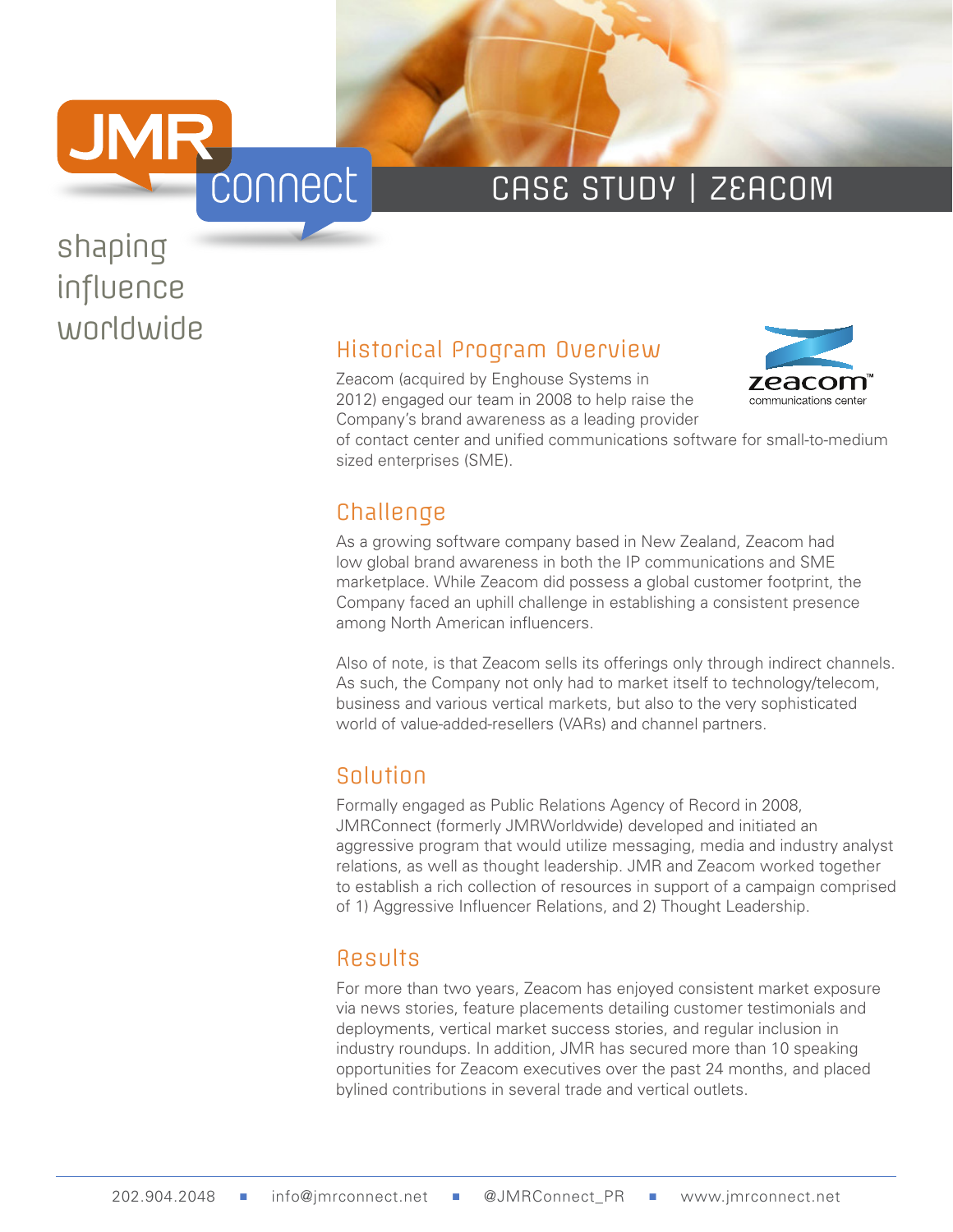



# shaping influence worldwide



#### **Industry Media Coverage**

- *Avaya XChange*
- *Business Solutions*
- *Customer Interaction Solutions*
- *Contact Center World*
- *CRM*
- *CISCO Tribune*
- *CRN*
- *Enterprise VoIP Planet*
- *FierceVoIP*
- *Network World*
- *No Jitter*
- *Phone+*
- *Speech Technology*
- *TMCNET*
- *UCStrategies*
- *Unified Communications*
- *Unified Communications EDGE*
- *VARGuy*

INSURAN<mark>CE</mark><br>TECHNOLOGY metro

#### **Vertical Media Coverage**

- *GovPRO*
- *Insurance & Technology*
- *Law Technology News*
- *Metro Magazine*
- *TICKER* The official publication of the Wall Street & Technology Assoc.

**CRN TelecomReseller** 

#### **Var/Channel Media Coverage**

- *Business Solutions*
- *ChannelPro SMB*
- *ChannelVision*
- *CRN*
- *Telecom Reseller*

SMART<br>BUSINESS **BÜSINESS**<br>**JOURNAL** 

#### **Business Media Coverage**

- *OC Business Journal*
- *San Antonio Business Journal*
- *SmartBusiness*